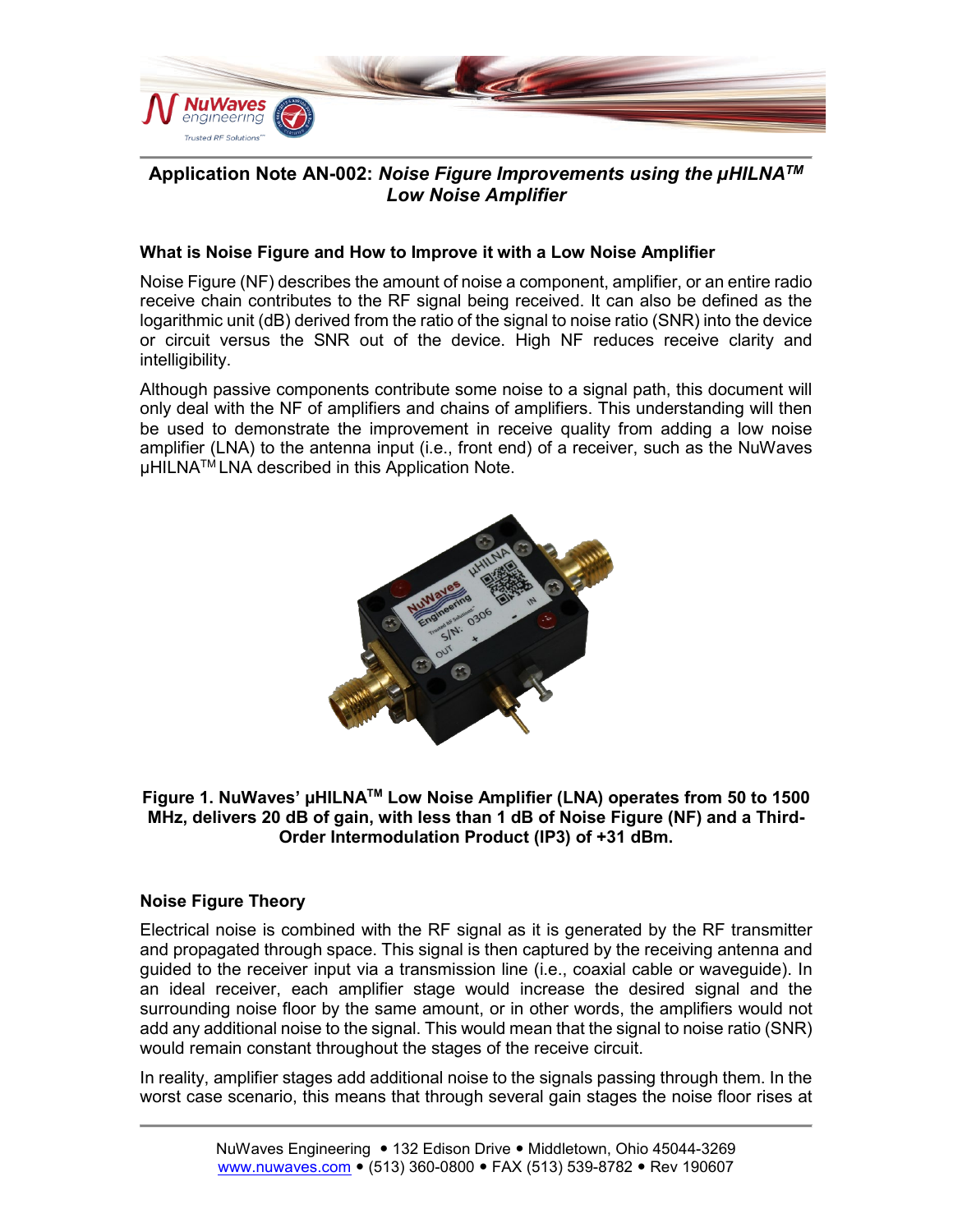

a greater rate than the desired signal level, which and can eventually envelop the desired signal and prevent reception of the signal altogether. In an effort to reduce cost, the radio designer may select inexpensive transistors or amplifier ICs for the receiver gain stages. Unfortunately, these devices may not be designed for low noise applications, and will have poor NF performance. Selection of these parts leads to a poorly performing receiver as a tradeoff to keeping production costs low.

For a high performance receiver, all gain stages should have the lowest possible NF values. However, because this may be cost prohibitive, significant improvement in system NF is achieved by simply insuring that the first gain stage is a quality LNA device. There are two option for implementation of the LNA in existing equipment: (1) the first gain stage in the receiver is replaced with a low NF device by the original equipment manufacturer (OEM), or (2) an external LNA is placed between the antenna and the receiver. This application note will demonstrate that the first gain stage after the antenna has far more effect on the system NF than any other section of the receive circuit, whether by modification of the existing equipment or adding an external LNA. This will be demonstrated by adding a NuWaves µHILNA™ to the input of a notional high NF receiver to show the improvement achieved by inserting a high quality LNA between the receive antenna and the radio.

### **Receiver Noise Figure Calculation**

Data sheets for amplifier devices typically provide NF characteristics for one or more frequency bands and different operating conditions. Although NF ratings cannot be simply summed or multiplied, the individual NF values can be used to estimate the NF of the entire cascaded amplifier section. The NF numbers must first be converted to Noise Factor (F) values. Noise Factor is the ratio of the input signal to noise ratio (ratio of signal level versus channel noise level, or signal to noise ratio (SNR)) versus the output SNR of the component or circuit. Noise Factor is found using the following equation:

$$
NF = 10 * LOG_{10}(F)
$$
, or  $F = 10^{(NF/10)}$ 

The first two stages of the example receiver circuit shown in [Figure](#page-2-0) 2 has a  $NF = 3$  dB and Gain = 17 dB. The third stage has a  $NF = 5$  dB and Gain = 14 dB.

First, the NF values will now be converted to F values:

Stage 1 and 2 NF = 3 dB, F =  $10^{(3/10)}$  = 1.995 Stage 3 NF = 5 dB, F =  $10^{(5/10)}$  = 3.162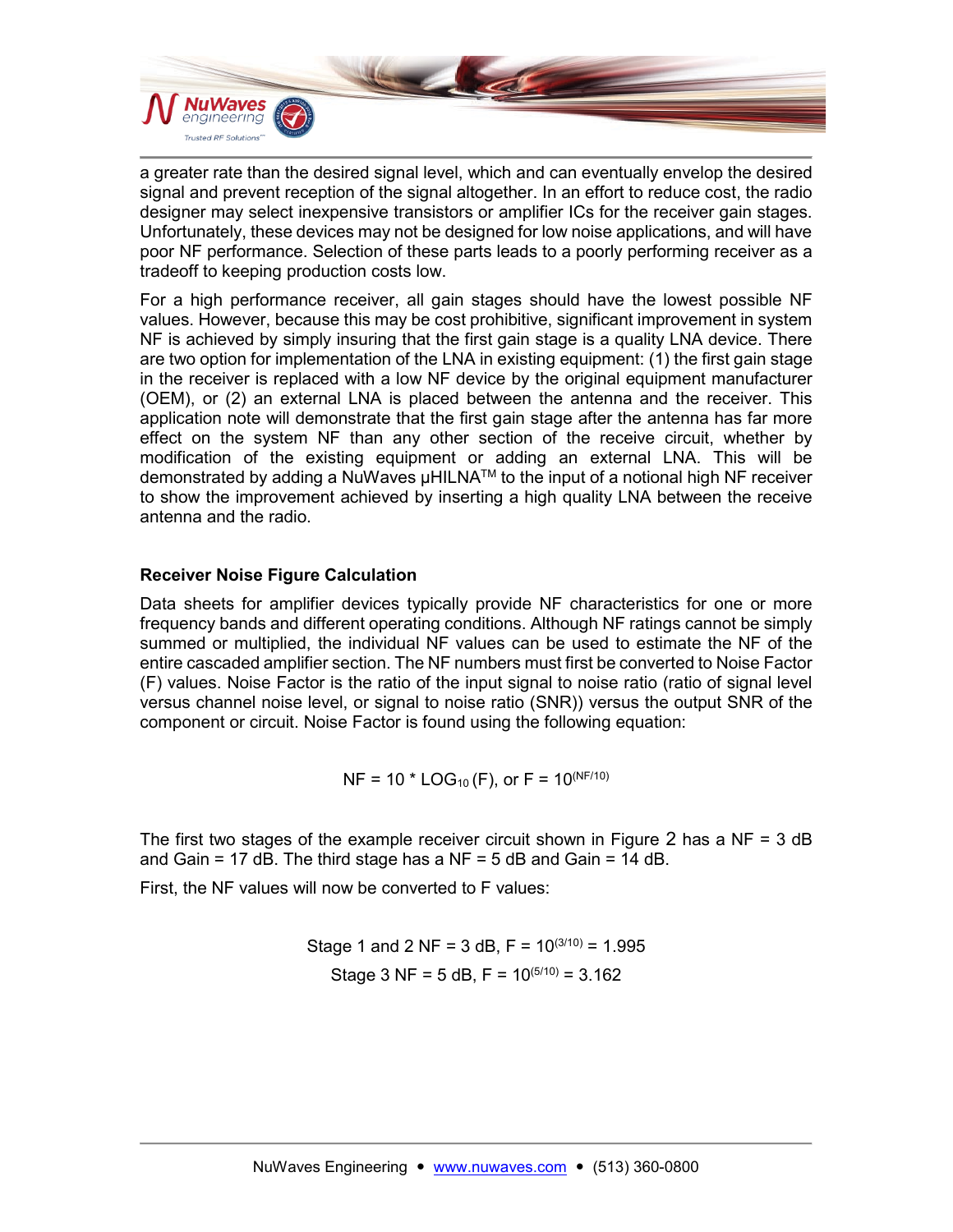

**Figure 2. The notional receiver used as an example in this application note has a first stage NF of 3 dB.**

<span id="page-2-0"></span>Next, the Friis Formula is used to cascade noise factors into one Noise Factor for the entire circuit:

$$
F_{\text{circuit}} = F_1 + ((F_2 - 1) / A_1) + ((F_3 - 1) / (A_1 * A_2)) \dots, \text{ where } A_n \text{ is the gain of the stage}
$$
  
\n
$$
F_{\text{circuit}} = 1.995 + ((1.995 - 1) / 17)) + ((3.162 - 1) / (17 * 17))
$$
  
\n
$$
= 1.995 + (0.995 / 17) + (2.162 / 289)
$$
  
\n
$$
= 1.995 + 58.53 \times 10^{-3} + 7.481 \times 10^{-3}
$$

 $F_{circuit}$  = 2.061 (This equates to an SNR of the output signal that is approximately half the SNR of the input signal)

Finally,  $F_{circuit}$  for the receiver is calculated and converted to  $NF_{circuit}$ :

NFcircuit = 10 \* LOG10 (2.061) = **3.14 dB**

A circuit Noise Figure of 3.14 dB may not give the receive sensitivity required for the intended use. Note in the example above that the Noise Factor of the second and third gain stages are significantly lower than that of the first stage. Thus, it is clear that *the NF of the first gain stage has the greatest effect of all the gain stages on the total NF of the circuit.*

### **Noise Figure Improvement through the Application of NuWaves µHILNATM**

It will now be demonstrated the improvement which will be had by adding the  $\mu HILNA^{TM}$ to the front end of the receiver as shown in [Figure 3.](#page-3-0) The µHILNA™ has a gain of 20 dB and NF = 1dB. From NF, the Noise Factor is calculated:

 $F<sub>LNA</sub> = 10<sup>1/10</sup> = 1.259$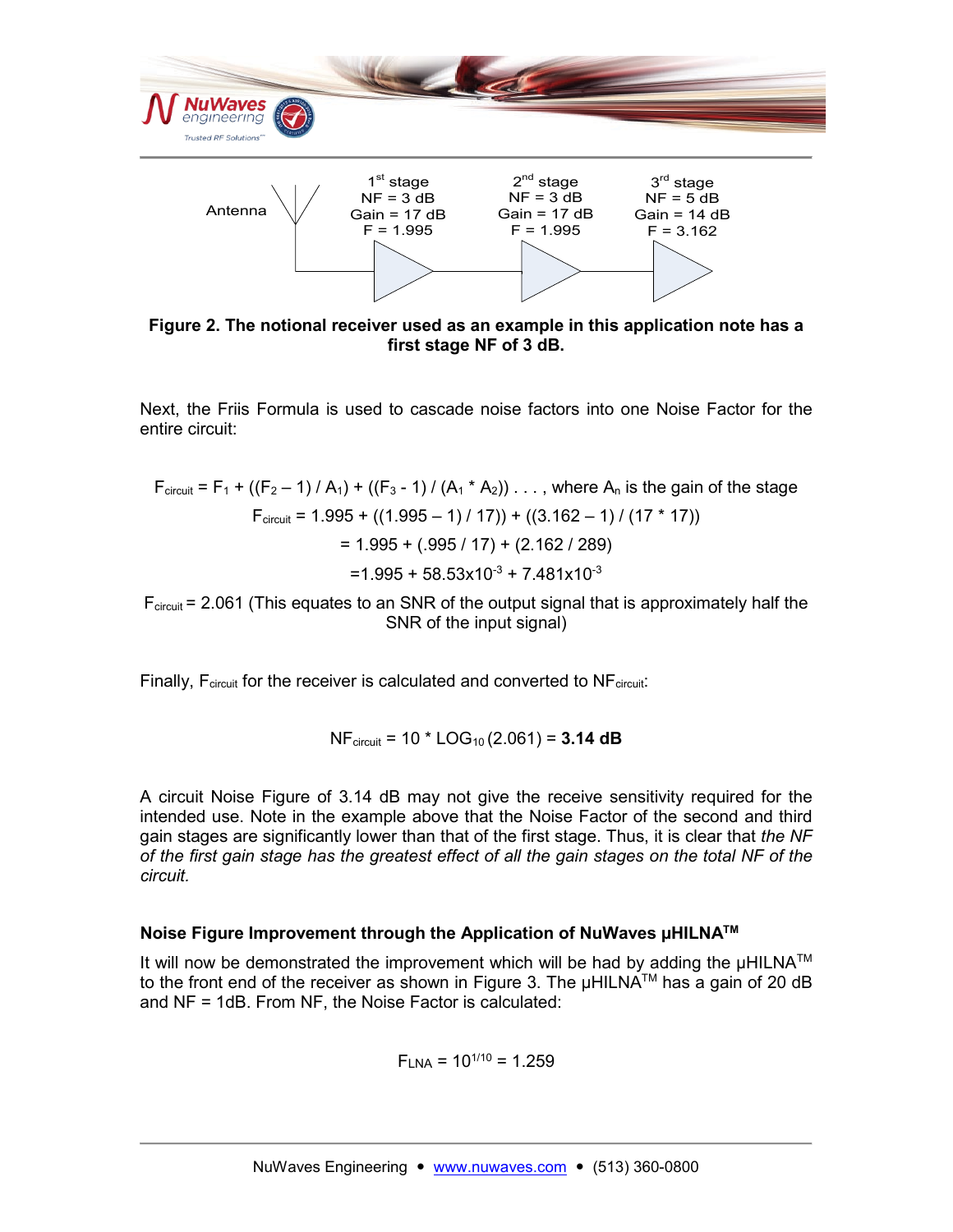

Next, the Noise Factor of the µHILNA<sup>™</sup> cascaded with the three gain stages of the receiver is calculated, and converted to a NF value.



## <span id="page-3-0"></span>**Figure 3. The µHILNATM is inserted between the antenna and the notional receiver, improving the NF of the system by approximately 2 dB.**

$$
F_{\text{circuit} + \text{LNA}} = 1.259 + (.995 / 20) + (.995 / 340) + (2.162 / 5750) = 1.312
$$

$$
NF_{\text{circuit} + \text{LNA}} = 10 \times \text{LOG}_{10}(1.312) = 1.18 \text{ dB}
$$

Improvement due to the  $\mu$ HILNA<sup>TM</sup> = NF circuit - NF circuit + LNA = 3.14 - 1.18 = **1.96 dB** 

The addition of the NuWaves  $\mu HILNA^{TM}$  to the front end of a receiver with a high NF has improved the receiver noise figure by *approximately 2 dB*.

### **Summary**

Noise figure is a key measurement of the performance of an RF receiver. While the peak performance is gained by selecting LNA devices with the lowest possible noise figures, good performance is achieved by using a high quality, low noise figure device as the first gain stage in the receiver. Further, the noise figure of a receiver can be improved through the addition of an external LNA placed between the receive antenna and the receiver. NuWaves offers several LNA modules in the NuWaves product line, including the uHILNA™, providing low noise gain solutions from 2 MHz to 10 GHz.